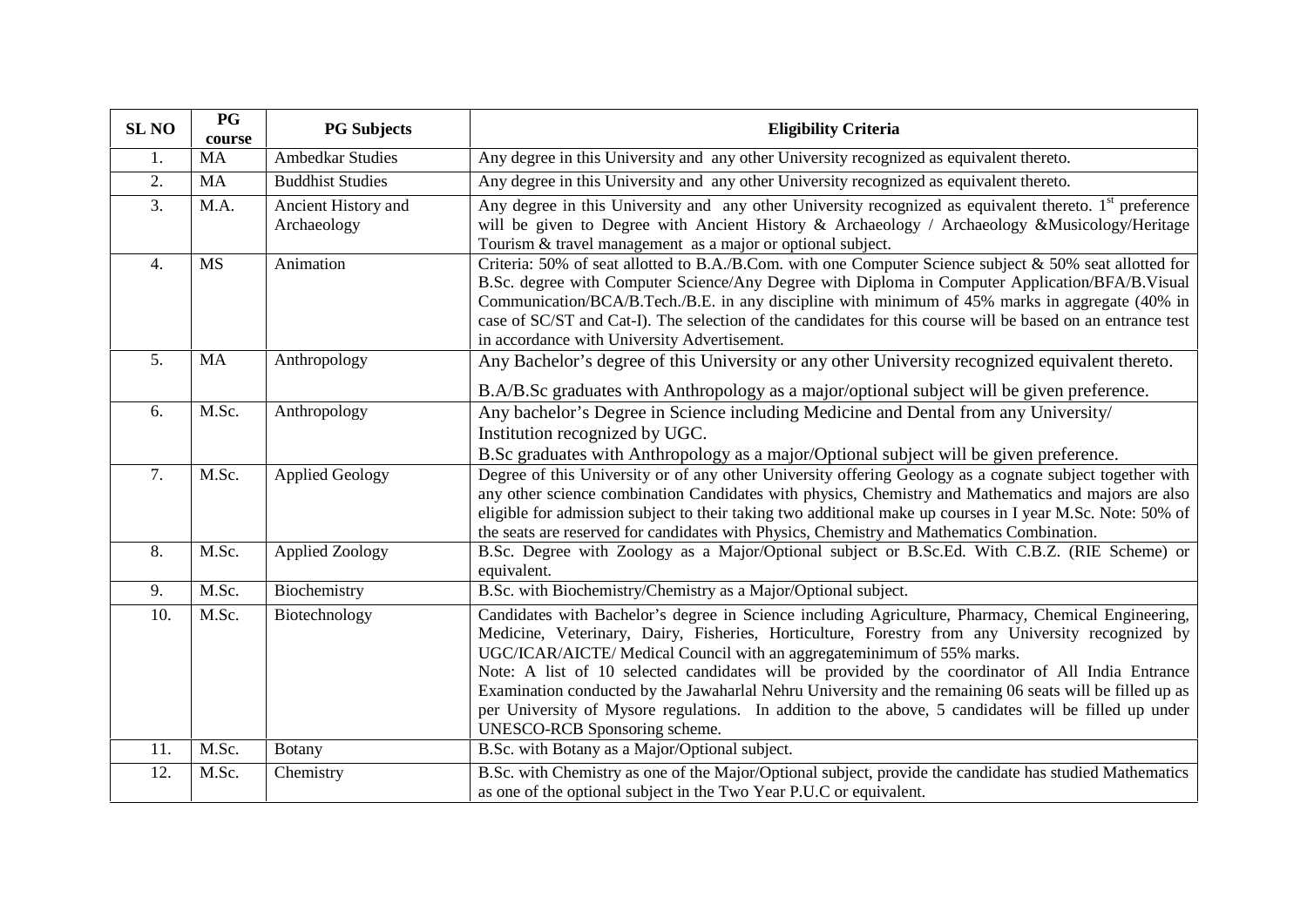| 13. | M.A.        | Christianity                                             | Degree with Christianity as a Major/Optional subject OR Degree in Christianity or Theology of any other<br>University recognized by the University of Mysore OR Degree of this University or of other University<br>recognized as equivalent.                                                                                                                                                                                                                                                                                                                                                                                                                                                                                                                                           |
|-----|-------------|----------------------------------------------------------|-----------------------------------------------------------------------------------------------------------------------------------------------------------------------------------------------------------------------------------------------------------------------------------------------------------------------------------------------------------------------------------------------------------------------------------------------------------------------------------------------------------------------------------------------------------------------------------------------------------------------------------------------------------------------------------------------------------------------------------------------------------------------------------------|
| 14. | M.A.        | Journalism and mass<br>communication                     | Any Degree of this University or of any other University recognized as equivalent thereto except<br>Engineering and Medicine.                                                                                                                                                                                                                                                                                                                                                                                                                                                                                                                                                                                                                                                           |
| 15. | M.A.        | Comparative Literature and<br><b>Translation Studies</b> | Any graduate degree of University of Mysore OR any other University.                                                                                                                                                                                                                                                                                                                                                                                                                                                                                                                                                                                                                                                                                                                    |
| 16. | M.A.        | Co-operative Management                                  | Any degree of University of Mysore/Other University recognized as equivalent thereto except Engineering<br>and Medicine.                                                                                                                                                                                                                                                                                                                                                                                                                                                                                                                                                                                                                                                                |
| 17. | M.Sc.       | Criminology & Forensic<br>Science                        | Degree in Criminology/Criminology & Forensic Science/Forensic Science/L.L.B/Degree in Science in any<br>specialization.                                                                                                                                                                                                                                                                                                                                                                                                                                                                                                                                                                                                                                                                 |
| 18. | M.<br>Dance | Dance                                                    | B.F.A. (Bachelor of Fine Arts) B.P.A degree in Dance as one optional of this or any other University<br>recognized as equivalent thereto OR graduate with senior certificate in Dance awarded by the Govt. of<br>Karnataka, 4-Year Diploma in any recognized Institution with P.U.C. OR any other Dance Examination<br>recognized as equivalent to Senior Certificate in Dance.                                                                                                                                                                                                                                                                                                                                                                                                         |
| 19. | M.A.        | <b>Development Studies</b>                               | Any degree of this University or any other University considered as equivalent thereto.                                                                                                                                                                                                                                                                                                                                                                                                                                                                                                                                                                                                                                                                                                 |
| 20. | M.A.        | Economics                                                | B.A with Economics as a Major/Optional subject.                                                                                                                                                                                                                                                                                                                                                                                                                                                                                                                                                                                                                                                                                                                                         |
| 21. | M.Ed.       | Education                                                | B.Ed./B.A.Ed./B.Sc.Ed./B.Com.Ed./M.Sc.Ed. Or any other degree recognized as equivalent thereto.<br>(B.Ed.50% marks; other courses 50% aggregate in Education Papers).                                                                                                                                                                                                                                                                                                                                                                                                                                                                                                                                                                                                                   |
| 22. | M.Sc.       | Electronics                                              | Candidates with Electronics as an optional subject or as a single full subject in B.Sc. with a<br>$\mathbf{i}$<br>minimum of 45%(40% for SC/ST/Cat-1 candidates)<br>Candidates with other Physical/Mathematical subjects/Computer Science/Computer<br>ii)<br>Application<br>as optional subject or as a single full subject in BSc. With a minimum of 45% (40% for<br>SC/ST/Cat-I candidates)<br>Candidates with B.E./B. Tech degree in<br>iii)<br>Electronics/Communication/Electrical/Instrumentation/Related equivalent branches with a<br>minimum of 45%(40% for SC/ST/Cat-I Candidates). However candidates with B.E. degree<br>should understand that M.Sc. of two years (4 Semesters) is by convention a post programme<br>and is not designed as a post B.E./B. Tech programme. |
| 23. | M.A.        | English                                                  | Students having optional English in B.A./B.Sc., B.A. Performing Arts / B.A.Ed. (Regional institute<br>ofEducation) Degree OR Postgraduate Diploma in English of the University with 45% marks for General<br>Merit candidates and 40% for SC/ST/Cat-I Language English students are not eligible to apply for<br>admission or to appear for Entrance Test for M.A. English.                                                                                                                                                                                                                                                                                                                                                                                                             |
| 24. | M.Sc.       | <b>Environmental Science</b>                             | Any science graduate with at least 50% marks (at least 45% marks in case of SC/ST/Cat-I candidates).                                                                                                                                                                                                                                                                                                                                                                                                                                                                                                                                                                                                                                                                                    |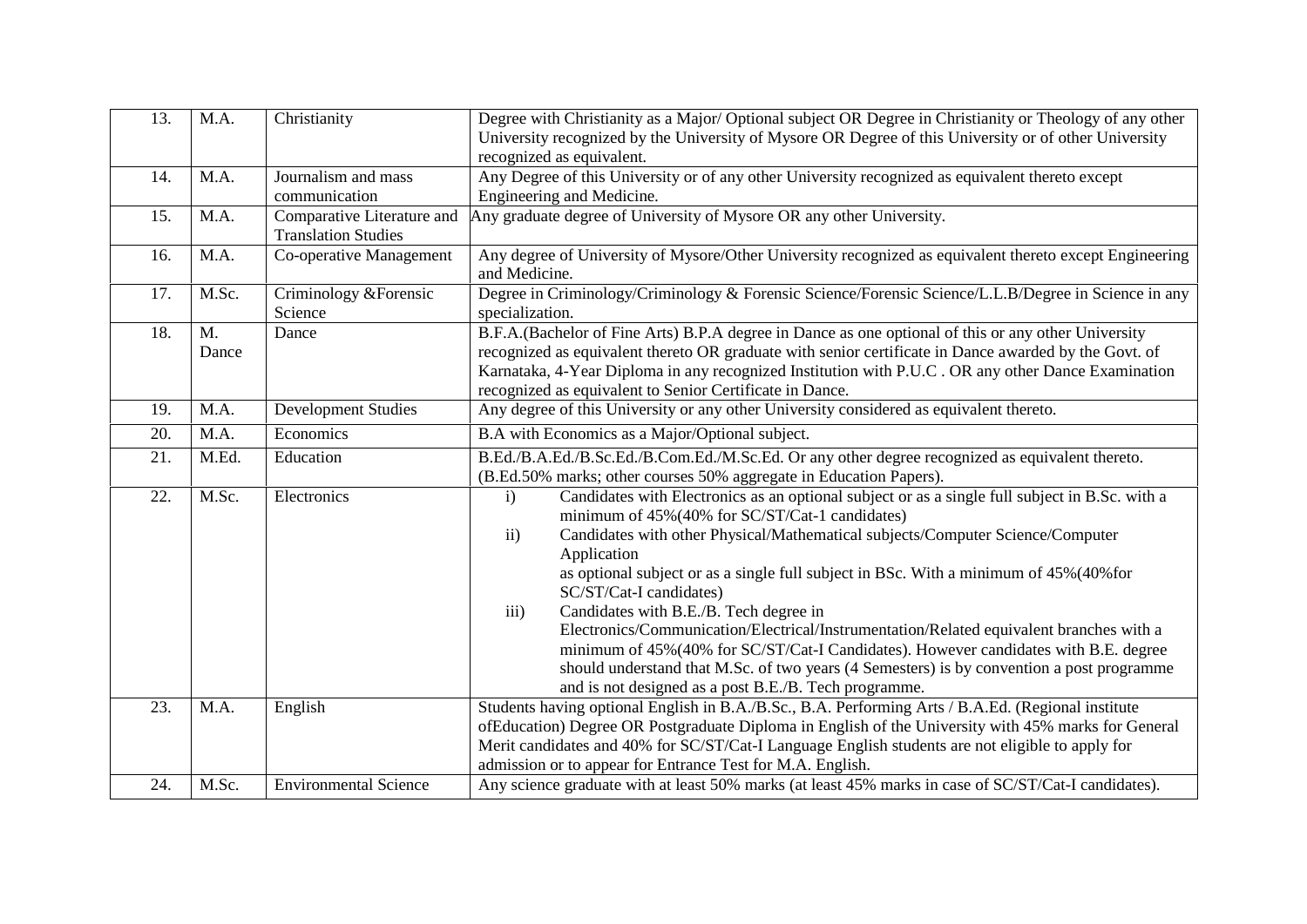| 25. | M.A.  | Folklore                                | Any degree of this University or an equivalent degree of any other recognized University. Preference will<br>be given to students who have studied Folklore at the graduate level/ a Diploma in                                                                                                                                                                                                                                                                                                                                                                                                                                                                                                                                                                    |
|-----|-------|-----------------------------------------|--------------------------------------------------------------------------------------------------------------------------------------------------------------------------------------------------------------------------------------------------------------------------------------------------------------------------------------------------------------------------------------------------------------------------------------------------------------------------------------------------------------------------------------------------------------------------------------------------------------------------------------------------------------------------------------------------------------------------------------------------------------------|
| 26. | M.Sc. | Food Science & Nutrition                | Folklore/Epigraphy/Linguistics.<br>B.Sc.,-Cognate subjects: Home Science/any one of the following subjects as one option at B.Sc. -Food<br>Science and Nutrition /Human Nutrition and Dietetics/Clinical Nutrition and Dietetics/Food Science &<br>Quality Control and from Medical, Para-medical courses(MBBS, B.Sc.-Nursing, B.Sc.- Yoga&<br>Naturopathy), B.Tech. in Food Science &Technology are eligible to apply.                                                                                                                                                                                                                                                                                                                                            |
|     |       |                                         | Candidates with Non-cognate subjects viz., Biochemistry as major are also eligible to apply.                                                                                                                                                                                                                                                                                                                                                                                                                                                                                                                                                                                                                                                                       |
|     |       |                                         | Preference at every stage of seat allocation will be given to students who have studied COGNATE<br>subjects. If seats fall vacant applicants from Non-cognate subjects shall be considered.                                                                                                                                                                                                                                                                                                                                                                                                                                                                                                                                                                        |
|     |       |                                         | Candidates with cognate subjects are eligible to opt for specialization in CND from $2nd$ semester onwards<br>in the program, while others will continue with Food Science and Nutrition.                                                                                                                                                                                                                                                                                                                                                                                                                                                                                                                                                                          |
| 27. | M.Sc. | Genetics                                | Any Bachelor Degree In life Science including medicine, Pharmacy, Dental, B.E., in Biotechnology,<br>Science<br>University/institution<br>Agriculture<br>and Veterinary<br>from<br>any<br>recognized<br>by<br>UGC/ICAR/AICTE/Medical council                                                                                                                                                                                                                                                                                                                                                                                                                                                                                                                       |
| 28. | M.Sc. | Geographical Information<br>System(GIS) | Degree or equivalent from a recognized college information University/Tertiary Educational institution,<br>in Geography/any SocialScience with Statistics or for Sustained Mathematics at Junior College Level,<br>Engineer- Developmenting, Cartography, Surveying Applied Sciences, or in a relevant Planning,<br>Environmental, Biological or Agricultural Sciences, with at least 45% marks (40% for SC/ST/Cat I<br>candidates). A maximum of 5 sponsored candidates from City/Municipal Corporation, Metropolitan<br>Development Authorities, Urban Development Authorities, Rural Development Agencies, Slum Clearance<br>and Pollution Control Board, Water and Drainage Boards, Survey and Land Records and Non-<br>Governmental Organizations.            |
| 29. | M.Sc. | Geography                               | B.A./B.Sc. with Geography as a major/Optional subject                                                                                                                                                                                                                                                                                                                                                                                                                                                                                                                                                                                                                                                                                                              |
| 30. | M.Sc. | Geology                                 | B.Sc. with Geology as a Major/Optional subject                                                                                                                                                                                                                                                                                                                                                                                                                                                                                                                                                                                                                                                                                                                     |
| 31. | M.A   | Hindi                                   | Degree of University of Mysore with Hindi a subject studied under Group I or Group II OR Degree of any<br>other University recognized as equivalent thereto with Hindi as a subject OR A University Degree with<br>any one of the following Hindi Degree/Certificates:<br>(a) RashtraBhasha Praveen or RashtraBhashaVisharad of DakshinaBharath Hindi Prachar Sabha,<br>Chennai.<br>(b) RajabhashaVidwan or Rajabhasha Prakash Examination of Karnataka Hindi Pracharsamithi,<br>Bangalore.<br>(c) Hindi Ratna Examination of Mysore Hindi PracharParishat, Bangalore.<br>(d) Bhasha Praveen Examination of Karnataka MahilaHindi SevaSamithi, Bangalore.<br>(e) Sahitya Visharad i.e. Sahitya Madhyama or Uttama (with Hindi Sahitya) i.e. Sahitya Ratna of Hindi |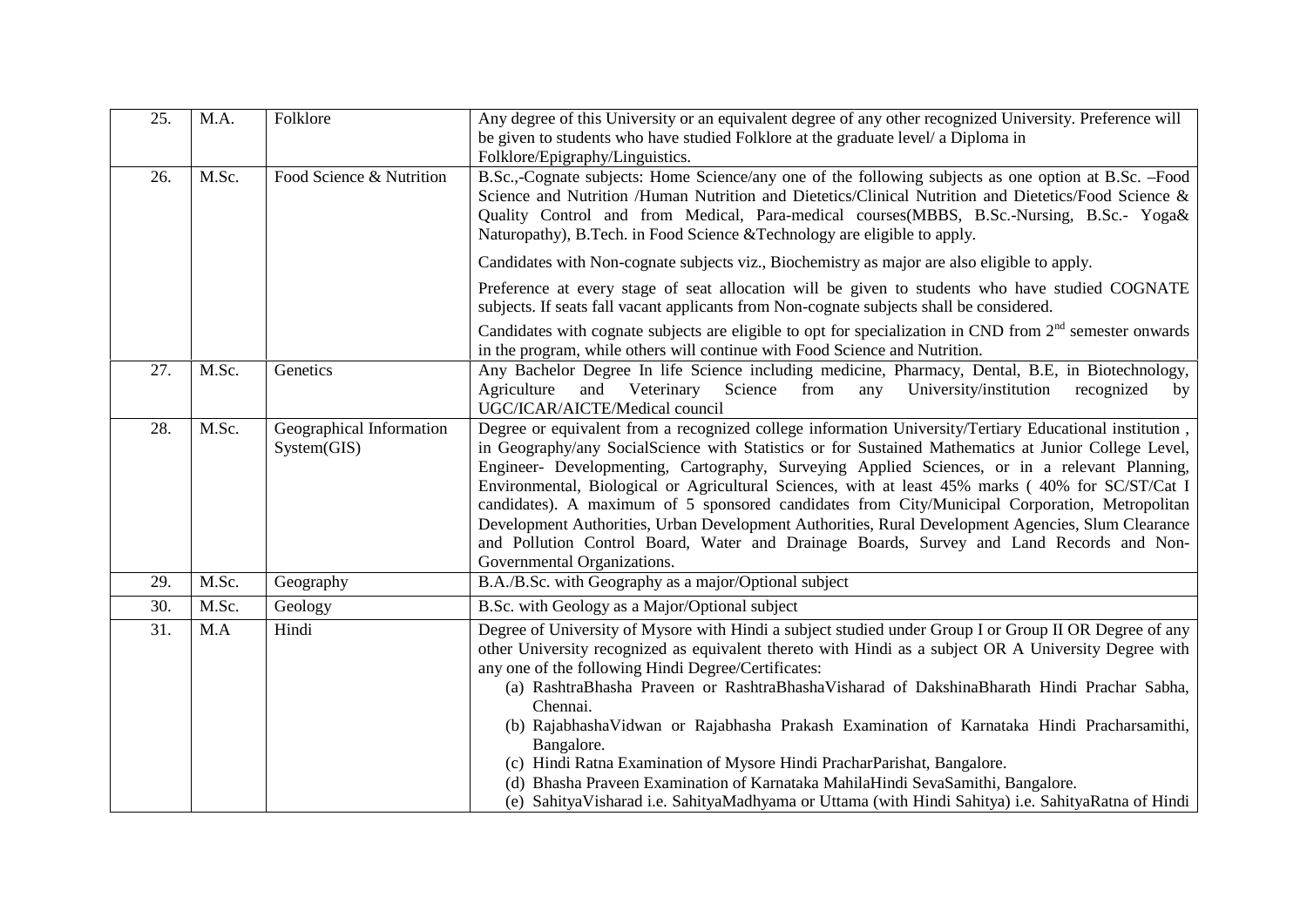|     |            |                   | SahityaSammelan, Prayag OR Hindi Vidwan of Karnataka Govern-ment with the Post Pre-<br>University Diploma in Hindi of the University OR Hindi Vidwan of Government of Karnataka<br>with S.S.LC. and B.Ed. of this University                                                                                                                                                                                                                                           |
|-----|------------|-------------------|------------------------------------------------------------------------------------------------------------------------------------------------------------------------------------------------------------------------------------------------------------------------------------------------------------------------------------------------------------------------------------------------------------------------------------------------------------------------|
| 32. | M.A.       | History           | B.A with History as a Major/Optional subject.                                                                                                                                                                                                                                                                                                                                                                                                                          |
| 33. | M.Sc.      | Human Development | Cognate subjects: B.Sc. in Home Science/ Family and community Science with<br>specialization/Integrated/Composite;<br>B.Sc./B.A.<br>Human<br>Development/Child<br>Development/Home Science specialization/ Composite or one optional are eligible to apply for<br>Master degree program in Human Development.<br>B.Sc. in Care and Welfare as a composite/ one optional are also eligible to apply                                                                     |
|     |            |                   | Non-cognate: B.Sc./B.A. in Psychology / Anthropology / Sociology/ Social Work/ Food Science<br>and Nutrition/Clinical Nutrition and Dietetics/ Family Resource Management/ Zoology/<br>Nursing/Speech and Hearing/Special Education/Special Education and Rehabilitation as<br>specialization /composite/one optional are also eligible to apply for M.Sc. Human Development<br>program.<br>B.Sc. Physiotherapy as a composite/one optional are also eligible to apply |
|     |            |                   | The students of above mentioned Cognate and Non-cognate subjects must clear an entrance<br>examination either in Human Development or in their respective non-cognate subjects<br>conducted by the University of Mysore to seek admission to M.Sc. Human Development<br>Program.                                                                                                                                                                                       |
|     |            |                   | Preference at every stage of seat allocation will be given to students who have studied<br>COGNATE subjects. If seats fall vacant, applicants from Non-cognate subjects shall be<br>considered.                                                                                                                                                                                                                                                                        |
| 34. | M.A.       | Jainology&Prakrit | Any degree of this university or of any other university recognized as equivalent. NOTE: Preference will<br>be given to the candidates who have passed Postgraduate Diploma in Jainology and Postgraduate<br>Certificate Course in Prakrit.                                                                                                                                                                                                                            |
| 35. | M.A.       | Kannada           | B.A./B.Sc./B.A. performing Arts, with Kannada as Major/Optional subject OR Degree with Post-Pre-<br>University Diploma in Kannada OR Pandit Examination of Karnataka Government OR B.Ed. Degree with<br>S.S.L.C. and Vidwat Examination of the University of Madras.                                                                                                                                                                                                   |
| 36. | <b>LLM</b> | Law(L.L.M)        | B.L./L.L.B.(3 years/5 years) of the University of Mysore of from any other University recognized as<br>equivalent thereto.                                                                                                                                                                                                                                                                                                                                             |
| 37. | M.A.       | Linguistics       | Any degree of this University OR any other University recognized as equivalent thereto. NOTE:<br>Preference will be given to the candidates who have studied Linguistics as one optional subject.                                                                                                                                                                                                                                                                      |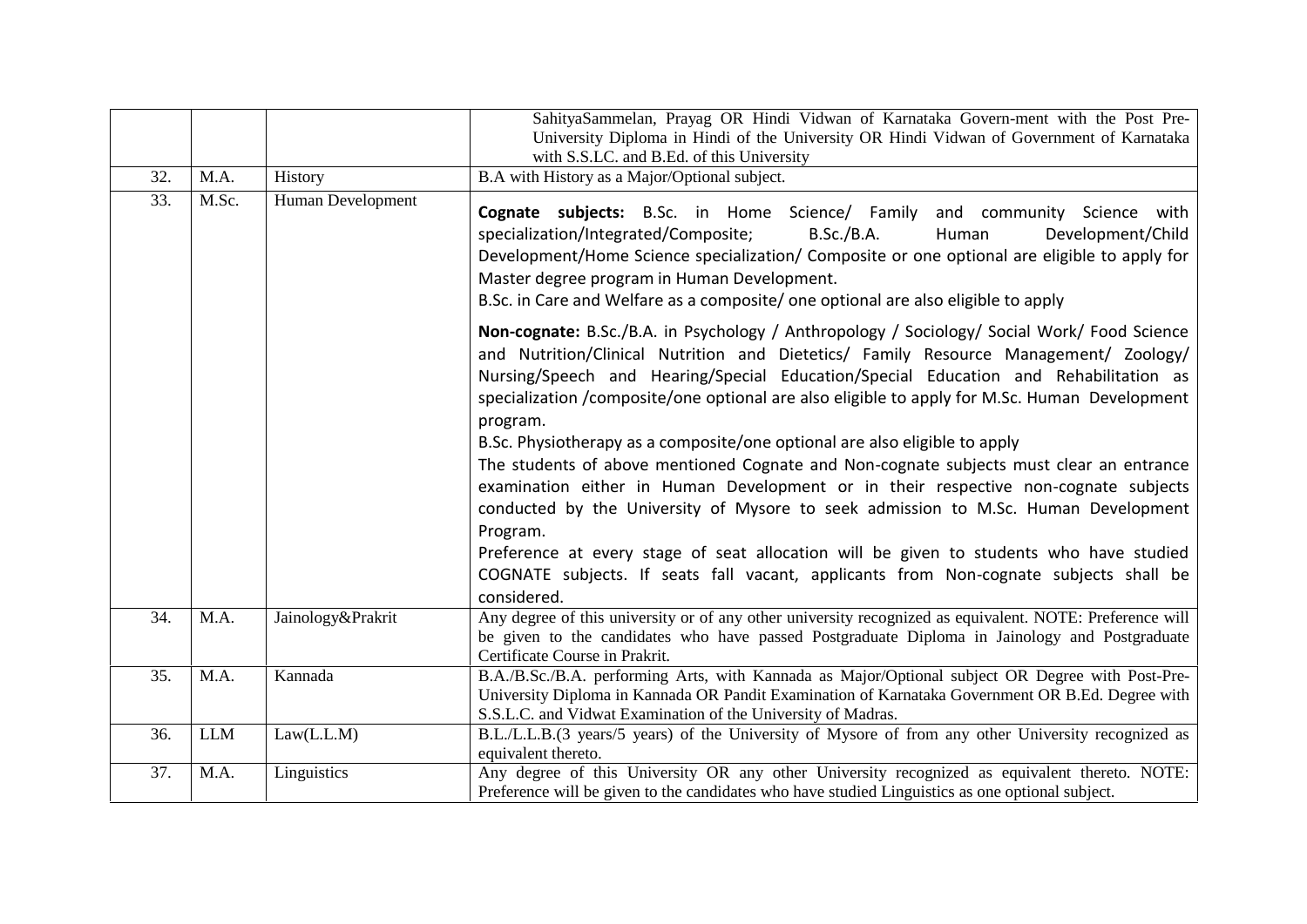| 38. | M.Com   | M.Com                                                        | B.Com/B.B.M/B.B.A of this University or any other University considered as equivalent thereto.                                                                                                                                                                                                                                                                                                                                                                                                                                                                                                                                                                                                      |
|-----|---------|--------------------------------------------------------------|-----------------------------------------------------------------------------------------------------------------------------------------------------------------------------------------------------------------------------------------------------------------------------------------------------------------------------------------------------------------------------------------------------------------------------------------------------------------------------------------------------------------------------------------------------------------------------------------------------------------------------------------------------------------------------------------------------|
| 39. | M.Com   | M.Com(Financial services)                                    | B.Com./B.B.M/B.B.A of this University or any other University considered as equivalent thereto.                                                                                                                                                                                                                                                                                                                                                                                                                                                                                                                                                                                                     |
| 40. | M.LI.Sc | M.L.I.Sc<br>(Master of Lib.& inf. Sc.)                       | Any Bachelor's degree of this University or of other Universities considered as equivalent thereto.                                                                                                                                                                                                                                                                                                                                                                                                                                                                                                                                                                                                 |
| 41. | M.Sc.   | M.Sc. Tech in Computer<br>Science/M.Sc. Computer<br>Science. | "The candidates who have passed B.Sc. with Computer Science/ Computer Application as an optional<br>with 50% marks in cognate subject. (5% relaxation in case of SC, ST and Cat-I candidates). Candidates<br>should have studied Mathematics as a major or a minor subject in their B.Sc. Degree Note: 1) A student<br>will get a degree entitled M.Sc.Computer Science, if he/she to exits from the course at the end of the 4 <sup>th</sup><br>semester. 2) A student who obtains M.Sc. Computer Science degree cannot re-register to<br>continueM.Sc.Tech in Computer Science.                                                                                                                   |
|     |         |                                                              | Eligibility criterion for admissions to M.Sc. in Computer Science (St Philomena's college): B.Sc.<br>Degree holders should have studied Computer Science in all the six semesters as one of the Optional<br>subject with 45% aggregate (SC/St 40%) and BCA Degree holders with 45% aggregate including<br>Mathematics (SC/ST 40%) from a recognized University.                                                                                                                                                                                                                                                                                                                                     |
|     |         |                                                              | Eligibility for M.Sc. in Computer Science (JSS College of Arts, Commerce & Science): The<br>Candidates who have passed B.Sc. with Computer Science/ Computer Applications /Computer<br>Maintenance/Electronics as an optional or BCA. Candidates should have studied Mathematics has a<br>major or minor subject in their BCA/B.Sc. degree (OR) A degree BSc(IT)(from recognized regular<br>University or Open University) even without Mathematics in their two year PU or Diploma (in<br>Electronics, Computer Science and Information Technology) are permitted, if they have SSLC level<br>Mathematics . Minimum aggregate marks of 45% (5% relaxation in case of SC, ST and Cat-I candidates)" |
|     |         |                                                              | Eligibility for MSc in Computer Science(SBRR Mahajan College): The candidates who have passed<br>B.Sc. with Computer Science/ Computer Application /Vocational Computer Applications/Computer<br>Maintenance/Computer system as an optional Course/BCA with minimum 45% marks in cognate subject<br>and should have studied Mathematics as a major or a minor subject are eligible (relaxed to 40% of SC, ST<br>and Category I Candidates). The candidates should have also studied Mathematics as a major or a minor<br>subject in their B.Sc./BCA degree. The definition of the minimum percentage is as prescribed by the<br>University of Mysore from time to time                              |
| 42. | M.Tech  | <b>Material Science</b>                                      | A pass in B.Sc.( Physics, Chemistry, Geology Science Polymer, Biochemistry, Biotechnology,<br>Microbiology, Botany, Zoology, Environmental Science, Sericulture, Computer Science, Food Science,<br>Mathematics, Statistics, Forensic Science) (3 years course work with an option to exit after 2 years with<br>M.Sc. Degree), OR A pass in B.E/MBBS/B.Tech./B.Pharma/BDS/B.Sc.(Ag)(any branch) M.Sc.(Physics,<br>Chemistry, Geology Polymer, Biochemistry, Biotechnology, Microbiology ,Botany, Zoology,<br>Environmental Science, Sericulture, Computer Science, Food Science, Mathematics, Statistics, Forensic                                                                                 |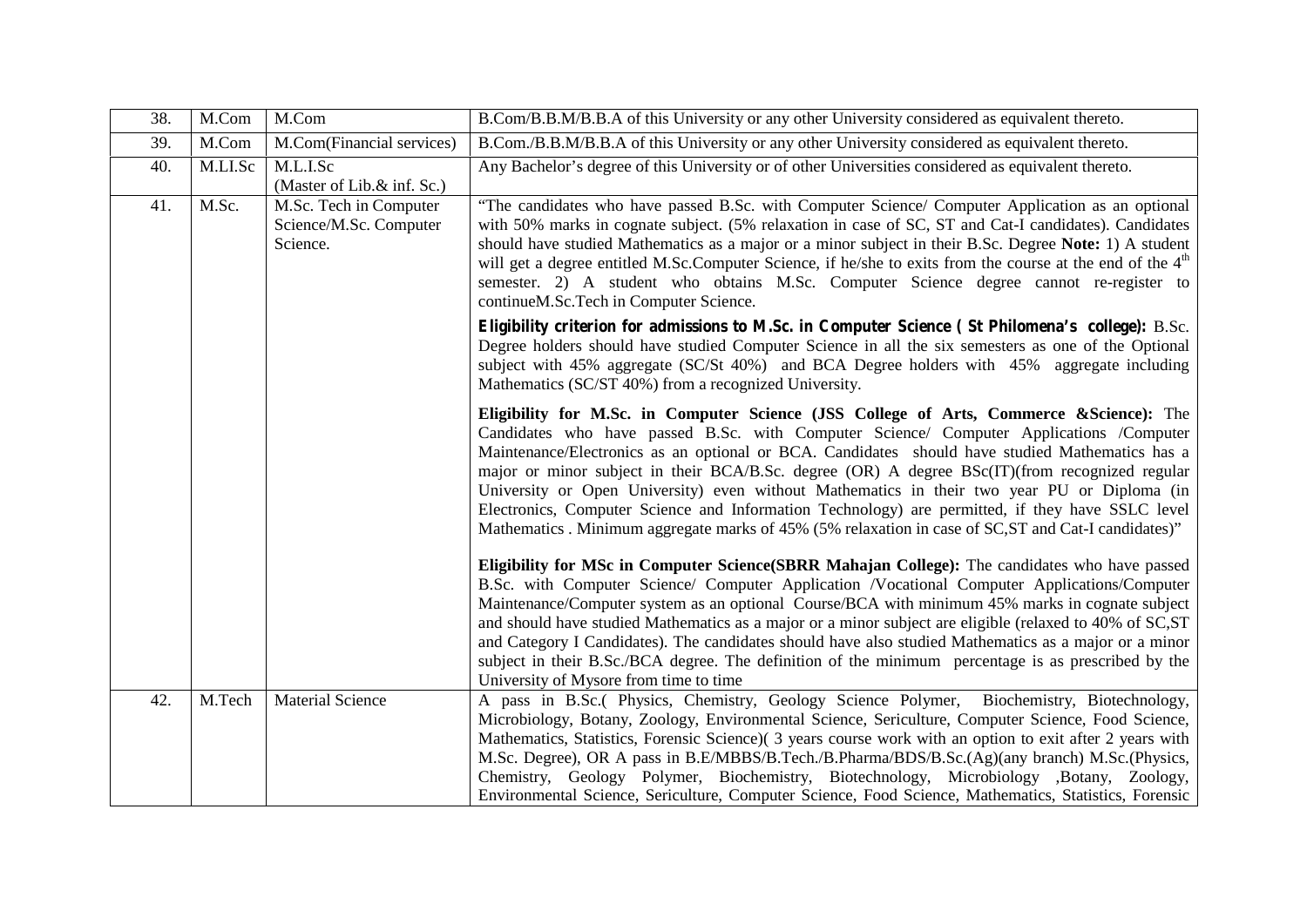|     |              |                                                         | Science, Nanotechnology)(duration 2 years). The admission is All India based and purely based on the                                                                                                                                                                                                      |
|-----|--------------|---------------------------------------------------------|-----------------------------------------------------------------------------------------------------------------------------------------------------------------------------------------------------------------------------------------------------------------------------------------------------------|
|     |              |                                                         | marks obtained in the entrance exam.                                                                                                                                                                                                                                                                      |
| 43. | M.Sc.        | Mathematics                                             | B.Sc. with Mathematics as Major/ Optional subject. OR B.Sc.Ed. degree of Regional Institute of<br>Education with Mathematics as a special subject.                                                                                                                                                        |
| 44. | <b>MBA</b>   | MBA(AGRI-BUISENESS)                                     | Degree in Economics, Cooperation, Marketing/ Commerce/Business Management/ food Management)<br>Technology/ Science/Nutrition/ Home science/AGRICULTURE/ Sericulture, Marketing & cooperation,<br>Veterinary Science, Fisheries & Forestry, Postgraduate Degree in Development Studies                     |
| 45. | M.Sc.        | Microbiology                                            | B.Sc. with Microbiology as one of the Major/Optional subjects from University of Mysore or any other<br>University equivalent thereto.                                                                                                                                                                    |
| 46. | M.Musi<br>c. | Music<br>(Instrumental/Vocal:<br>Veena) (Annual Scheme) | B.Music/B.A. Performing Arts OR B.A. with Music as a Major/Optional subject OR Degree with Senior<br>Certificate Music awarded by the Department of Education, Government of Karnataka or any other music<br>examination recognized as equivalent to Senior Certificate.                                  |
| 47. | M.Sc.        | Organic Chemistry                                       | B.Sc. with Chemistry as one of the optional, provided the candidate has studied Mathematics as one of the<br>optional in two year P.U.C. or equivalent.                                                                                                                                                   |
| 48. | M.A.         | Peace and Conflict<br>Resolution                        | Degree of this University or any other University recognized as equivalent thereto.                                                                                                                                                                                                                       |
| 49. | M.A.         | Philosophy                                              | Degree of this University or any other recognized University considered as equivalent thereto. Preference<br>will be given to the candidates who have studies in Philosophy in Degree.                                                                                                                    |
| 50. | M.P.Ed       | <b>Physical Education</b>                               | Bachelor of Physical Education (B.P.Ed.) degree/B.P.Ed. (integrated) 4 years professional degree of<br>University of Mysore or of any other University considered as equivalent thereto.                                                                                                                  |
| 51. | M.Sc.        | Physics                                                 | B.Sc. with Physics and Mathematics as Major/Optional subjects or B.Sc.Ed. degree of Regional Institute<br>of Education with Physics as a special subject.                                                                                                                                                 |
| 52. | M.A.         | <b>Political Science</b>                                | B.A with Political Science as a Major/ Optional subject.                                                                                                                                                                                                                                                  |
| 53. | M.Sc.        | Polymer Science                                         | B.Sc. Degree with Chemistry/ Polymer chemistry/Bio-chemistry as one of the subject with minimum of<br>45% marks for general merit (GM) Candidates and 40% for SC/ST Candidates or<br>B.Sc. (Hons.) in Polymer Science or B.Sc .with PG diploma in Plastic Processing and testing (PGD-PPD)                |
|     |              |                                                         | of CIPET or B.E. with PG diploma in plastic Engineering (PGD-PE) of CIPET                                                                                                                                                                                                                                 |
| 54. | M.Sc.        | Psychology                                              | B.A/B.Sc. with Psychology as a Major or Optional subject OR M.Ed. or B.Sc./M.Sc.(Speech and<br>Hearing) with 60% in Psychology.                                                                                                                                                                           |
| 55. | M.A.         | <b>Public Administration</b>                            | Degree of this or any other recognized Administration University with Political Science/ Public<br>Administration as a compulsory/ optional paper with 45% marks (40% for SC/ST/Cat-I candidates)                                                                                                         |
| 56. | M.A.         | <b>Rural Development</b>                                | B.A with any optionals.                                                                                                                                                                                                                                                                                   |
| 57. | M.A.         | Sanskrit                                                | B.A with Sanskrit as a Major /Optional subject OR B.A/ B.Sc./B.Com./B.A. Performing Arts with not less<br>than 50% marks in SanskritLanguage/ Minor OR Graduates who have passed the SahityaExamination<br>conducted by the Board of Sanskrit Education, Bangalore or any other examination considered as |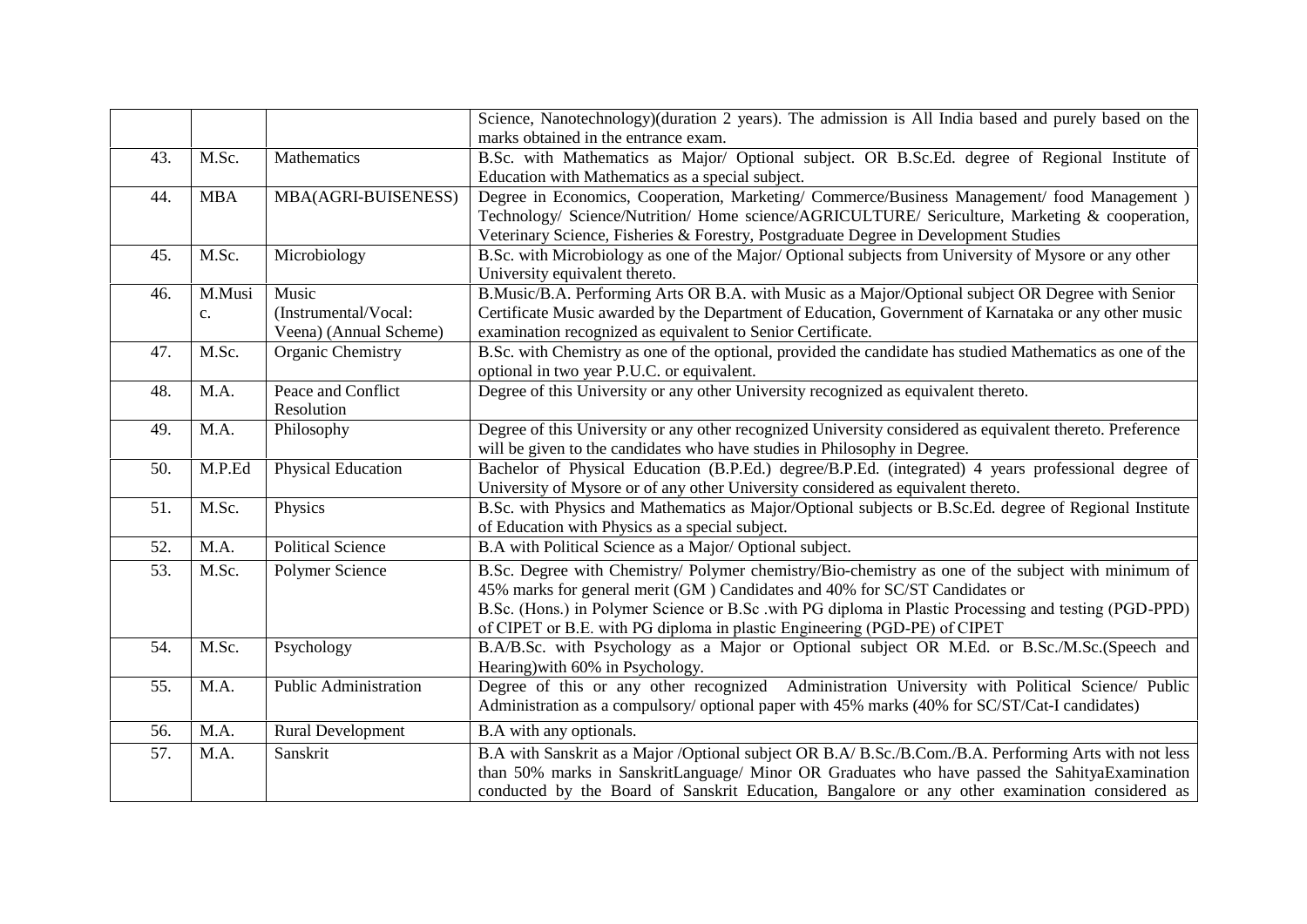|     |            |                                       | equivalent thereto OR Graduates who have the post Pre-University Diploma in Sanskrit of the University<br>of Mysore OR Candidates who have passed the VidwatExamination of the Board of Sanskrit Education,<br>Government of Karnataka and the Post-Pre-University Diploma Examination in Sanskrit of the<br>University of Mysore OR Graduates who have passed Kannada Pandit Examination of the Government of<br>Karnataka OR Graduates who have Passed Diploma in Sanskrit (Modified Scheme) of the University of |
|-----|------------|---------------------------------------|---------------------------------------------------------------------------------------------------------------------------------------------------------------------------------------------------------------------------------------------------------------------------------------------------------------------------------------------------------------------------------------------------------------------------------------------------------------------------------------------------------------------|
|     |            |                                       | Mysore OR Candidates who have passed Vidwan Examination of the board of Sanskrit Education,<br>Government of Karnataka with Diploma in Sanskrit(Modified Scheme) of the University of Mysore.                                                                                                                                                                                                                                                                                                                       |
| 58. | M.Sc.      | Sericulture and<br>Seri-Biotechnology | B.Sc. with Sericulture as one of the cognate subjects of the study or any Life Science/Biological<br>Science/Agricultural Science subjects.                                                                                                                                                                                                                                                                                                                                                                         |
| 59. | <b>MSW</b> | Social work                           | B.S.W., B.A./B.Com./B.Sc /B.B.M./B.C.A./L.L.B. of this University or of any other University<br>recognized as equivalent thereto.                                                                                                                                                                                                                                                                                                                                                                                   |
| 60. | M.A.       | Sociology                             | B.A. with Sociology as a major/Optional subject.                                                                                                                                                                                                                                                                                                                                                                                                                                                                    |
| 61. | M.A.       | South Indian Studies                  | B.A./B.Sc./B.A. Performing Arts.                                                                                                                                                                                                                                                                                                                                                                                                                                                                                    |
| 62. | M.Sc.      | <b>Statistics</b>                     | B.Sc. with Statistics and Mathematics as Major/Optional subjects OR B.Sc. in Mathematics as Major with<br>60% of marks.                                                                                                                                                                                                                                                                                                                                                                                             |
| 63. | M.Sc.      | <b>Sugar Technology</b>               | B.Sc. with Chemistry/ Bio- Chemistry as one of the Optional subjects with Physics and Mathematics at the<br>PUC level/B.Sc.(Agriculture)/B.E.(Mechanical/ Electrical/Instrumentation/Electronics/Chemical)with<br>45% marks for GM and 40% marks for Sc/ST/Cat.I.inOptionals.                                                                                                                                                                                                                                       |
| 64. | M.Tech.    | <b>Urban and Regional</b><br>Planning | Bachelor degree in Civil Engineering/Architecture/Physical Planning /AMIE Grade-IA/Master Degree in<br>Geography/Economics/Sociology/Sponsored/deputed Candidates from Government/Semi-Government<br>/Quasi-Government/College/Department teachers sponsored from Engineering Colleges with any one of<br>the above said qualifications with a minimum of 2 years of working experience are also eligible for<br>admission under the quota reserved for them.                                                       |
| 65. | M.A.       | Urdu                                  | B.A /B.Sc./B.Com./B.B.A./B.C.A. OR any degree with Urdu as the language OR optional of<br>I<br>this University or any other university recognized as equivalent thereto.<br>ADIB-E-KAMIL of Aligarh University and Jamia Aligarh.<br>II)<br>ADEEB-E-FAZIL of University of Madras and University of Calicut.<br>$III$ )<br>AALIMIAT course of Nadvathul-Ulema, Lucknow.<br>IV)                                                                                                                                      |
| 66. | M.A.       | <b>West Asian Studies</b>             | Degree of this University or any other University recognized as equivalent thereto.                                                                                                                                                                                                                                                                                                                                                                                                                                 |
| 67. | M.A.       | Women's Studies                       | Any Degree of University of Mysore or of any other University equivalent thereto.                                                                                                                                                                                                                                                                                                                                                                                                                                   |
| 68. | M.Sc.      | Zoology                               | B.Sc. Degree with Zoology as a Major/Optional subject or B.Sc. Ed. With C.B.Z. (RIEScheme) or<br>equivalent.                                                                                                                                                                                                                                                                                                                                                                                                        |
| 69. | M.Sc.      | <b>Information Technology</b>         | Criteria: B.Sc.degree with Computer Science or Mathematics as one of the Optional/Any degree with<br>Diploma in Computer Application/PGDSD/PGDMT/B.C.A/B.Tech/B.E. in any discipline with minimum<br>of 45% marks in aggregate (40% in case of SC/ST and Cat-I. The Selection of the candidates for this                                                                                                                                                                                                            |